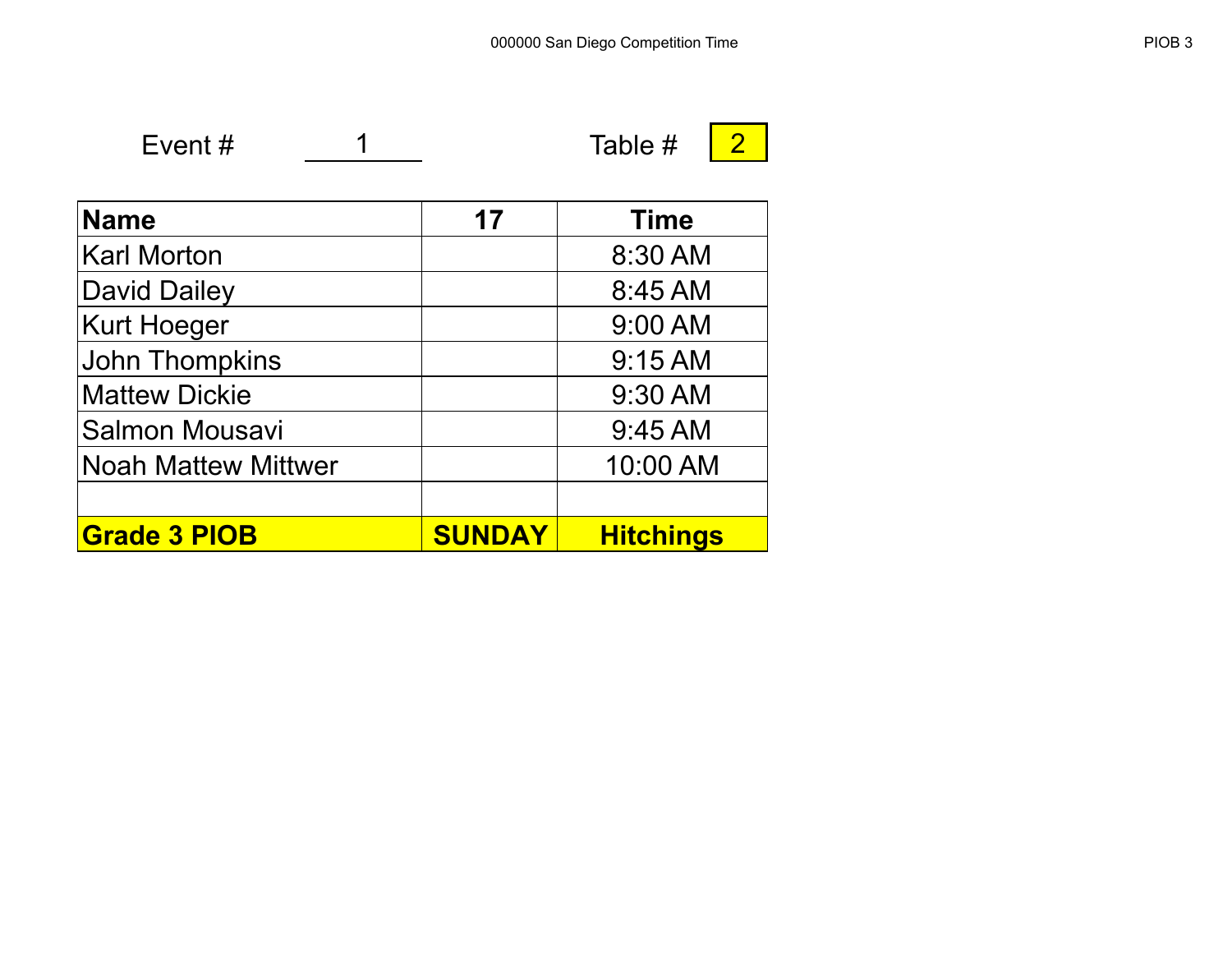Event #  $\begin{array}{c|c} 2 & \text{Table } H & 1 \end{array}$ 

| <b>Name</b>               | 3          | <b>Time</b>     |
|---------------------------|------------|-----------------|
| <b>Kyle Radwanski</b>     |            | 8:30 AM         |
| <b>Sean Keating</b>       |            | 8:45 AM         |
| <b>Christopher Boyles</b> |            | $9:00$ AM       |
|                           |            |                 |
| <b>Grade 2 PIOB</b>       | <b>SUN</b> | <b>Carlisle</b> |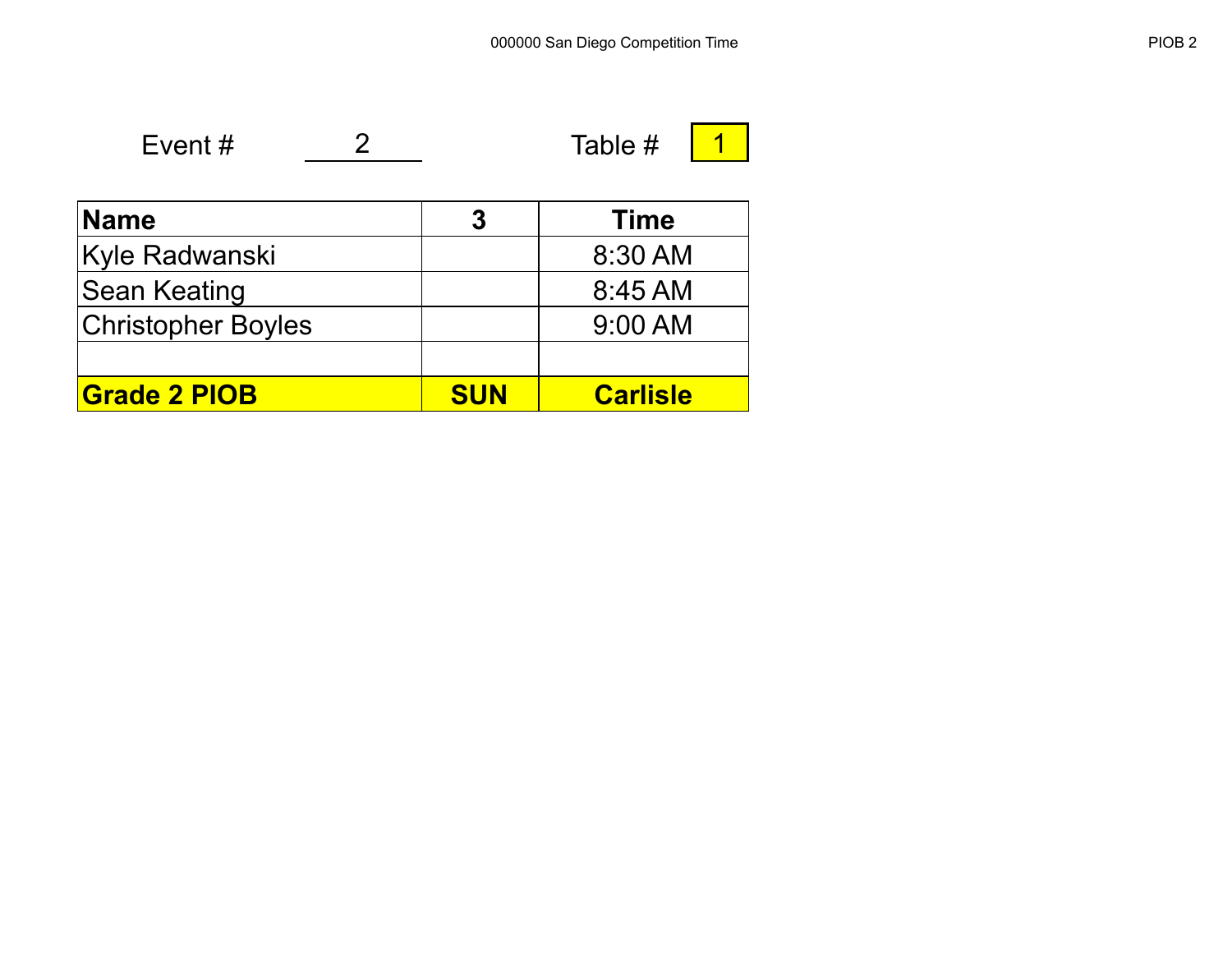| Event #             |            | Table #         |  |  |
|---------------------|------------|-----------------|--|--|
| ∣Name               | п          | <b>Time</b>     |  |  |
| Doug Miles          |            | $9:15$ AM       |  |  |
|                     |            |                 |  |  |
| <b>Grade 1 PIOB</b> | <b>SUN</b> | <b>Carlisle</b> |  |  |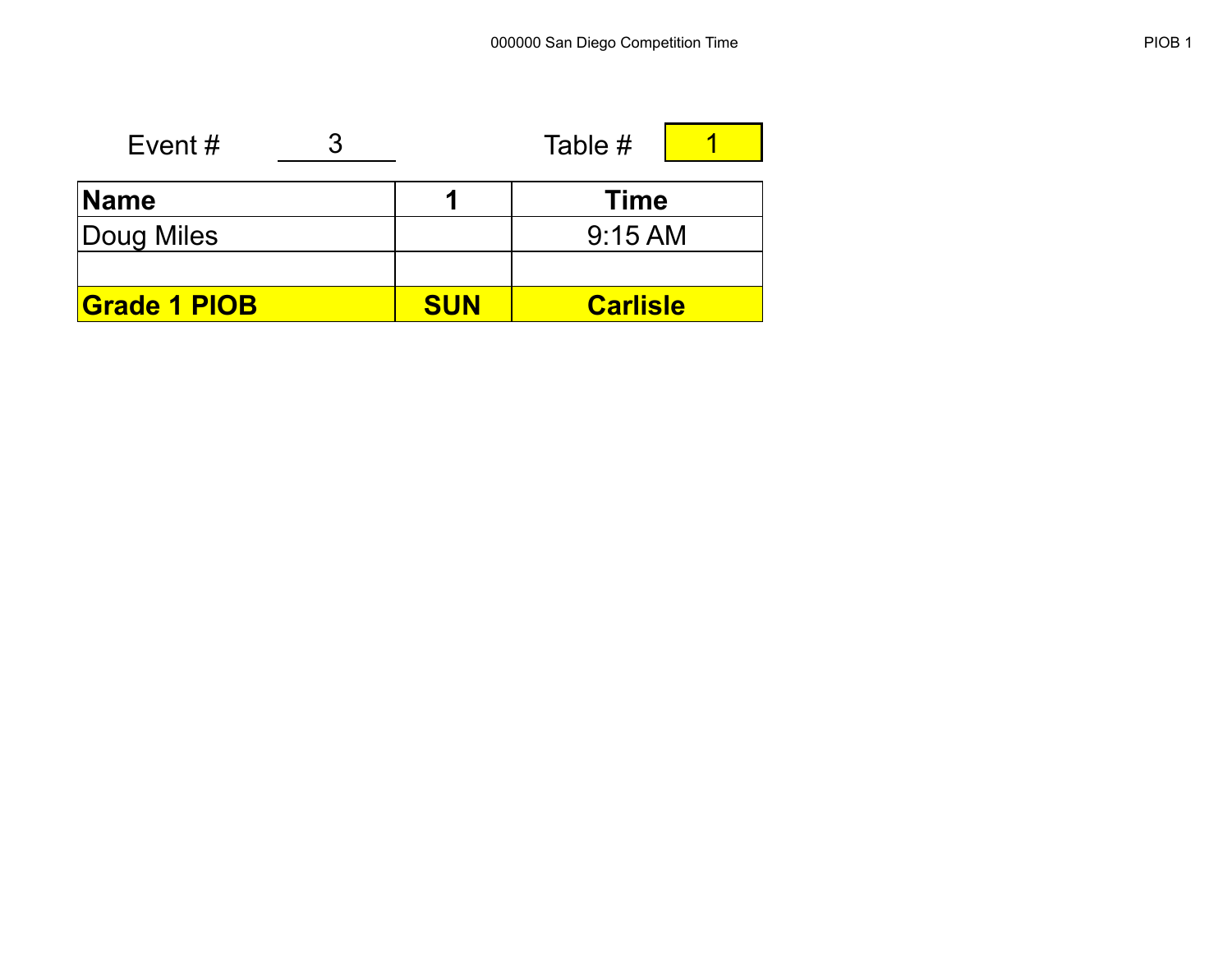| 24<br>Event $#$           |            | Table #         |  |
|---------------------------|------------|-----------------|--|
| Name                      | 3          | <b>Time</b>     |  |
| <b>Seamus Coyne</b>       |            | 9:30 AM         |  |
| <b>Charlie Morris</b>     | 9:50 AM    |                 |  |
| <b>Austin Deipenhorst</b> |            | 10:10 AM        |  |
|                           |            |                 |  |
| <b>PRO PIOB</b>           | <b>SUN</b> | <b>Carlisle</b> |  |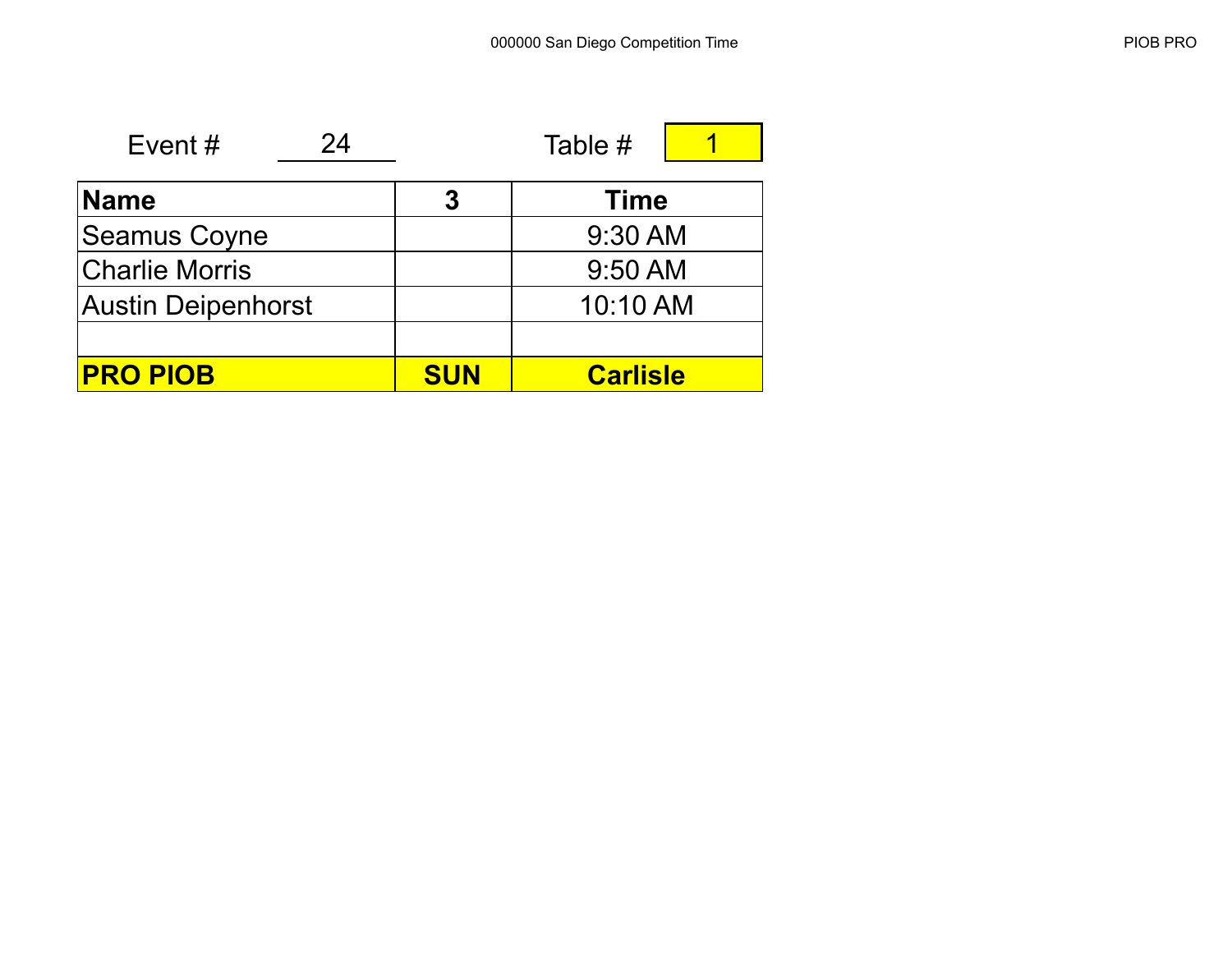| Event #4                      |            | Table #         |
|-------------------------------|------------|-----------------|
| <b>Name</b>                   | 2/4-March  | <b>Time</b>     |
| Aiden Henderson               |            | 9:00 AM         |
| Tobin Kraus                   |            | 9:05 AM         |
| Conner Williams               |            | 9:10 AM         |
| Caden Semenza                 |            | 9:20 AM         |
|                               |            |                 |
| <b>Grade 4 17 &amp; Under</b> | <b>SAT</b> | <b>Carlisle</b> |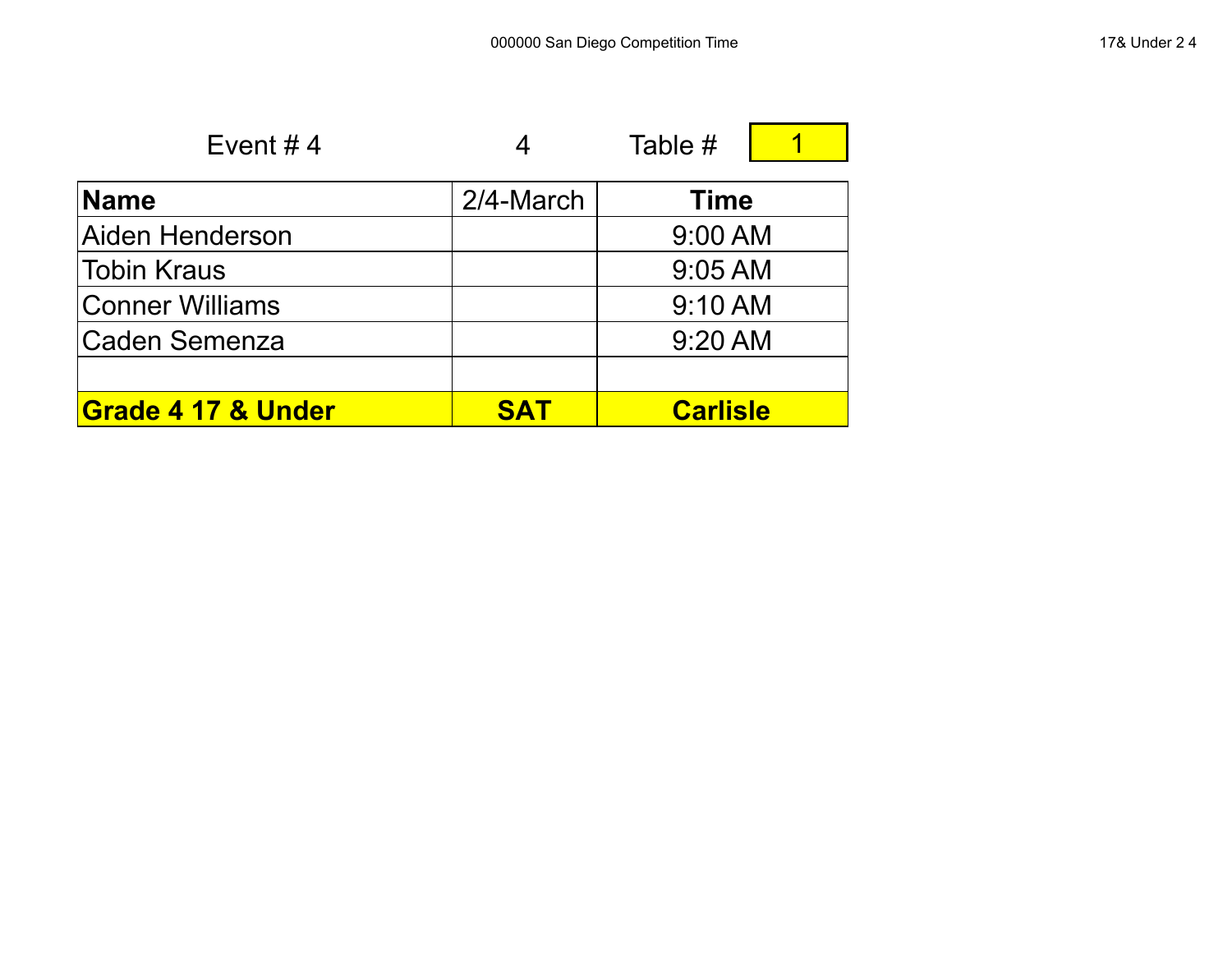| Event #5               |            | Table #          |  |  |
|------------------------|------------|------------------|--|--|
| <b>Name</b>            | 6/8-March  | <b>Time</b>      |  |  |
| Aiden Henderson        |            | 9:10 AM          |  |  |
| <b>Tobin Kraus</b>     |            | $9:15$ AM        |  |  |
| <b>Conner Williams</b> |            | 9:20 AM          |  |  |
| <b>Caden Semenza</b>   |            | 9:25 AM          |  |  |
|                        |            |                  |  |  |
| Grade 4 17 & Under     | <b>SAT</b> | <b>Hitchings</b> |  |  |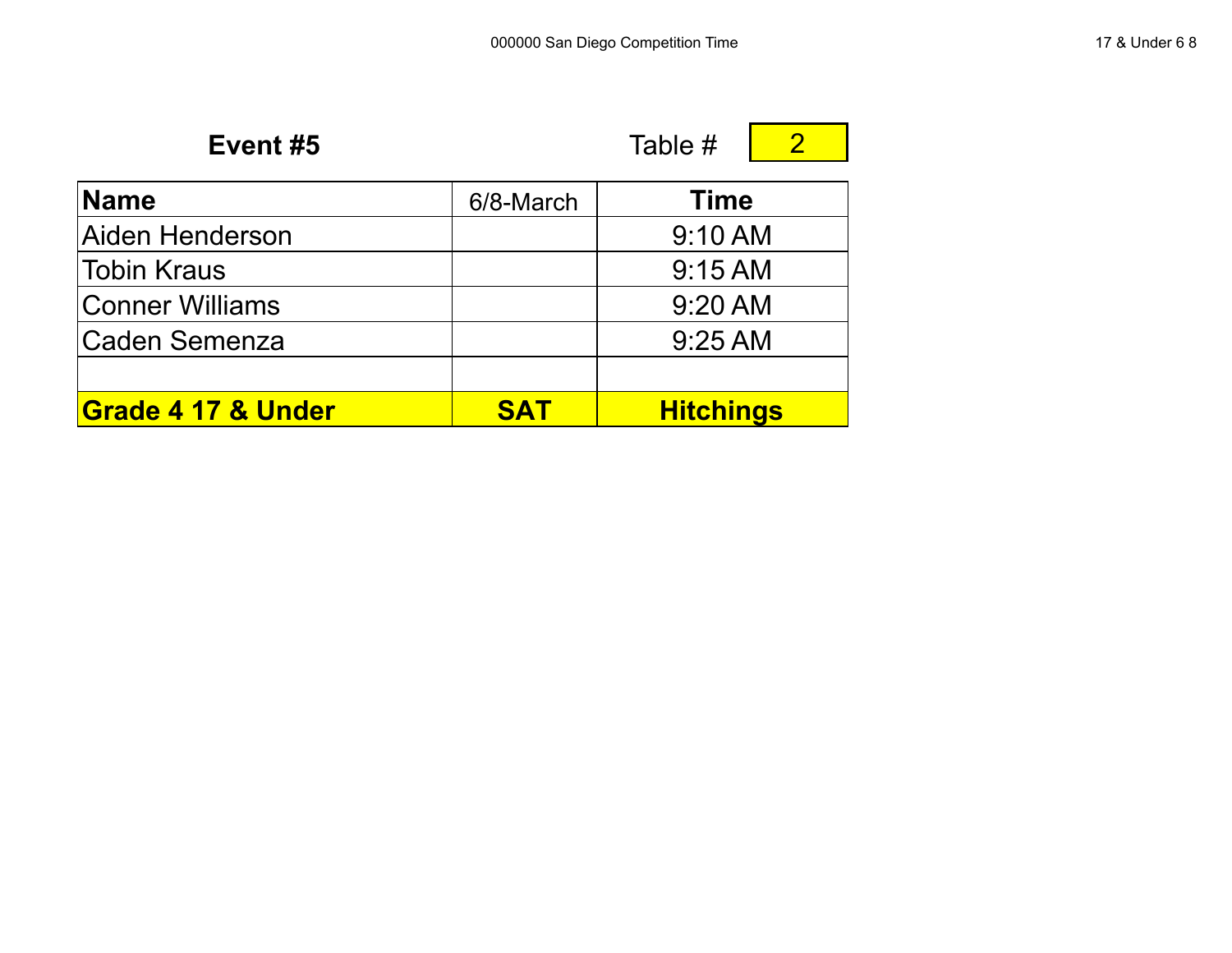| ent" |  |
|------|--|
|      |  |

6 17 Table #3

| <b>Name</b>             | 2/4 March | <b>Time</b>      |
|-------------------------|-----------|------------------|
| John Pozza              |           | $9:00$ AM        |
| <b>Randall White</b>    |           | $9:05$ AM        |
| David Ginsburg          |           | 9:10 AM          |
| <b>Shaun Griffith</b>   |           | 9:15 AM          |
| <b>Kathleen Ellwood</b> |           | 9:20 AM          |
| <b>William Hoover</b>   |           | $9:25$ AM        |
| <b>Daniel Shane</b>     |           | 9:30 AM          |
| <b>David Dailey</b>     |           | $9:35$ AM        |
| <b>Thomas Harkins</b>   |           | 9:40 AM          |
| <b>Ian Sturat Kelly</b> |           | 9:45 AM          |
|                         |           |                  |
| <b>Grade 4 18-Over</b>  | SΔ        | <b>MacDonald</b> |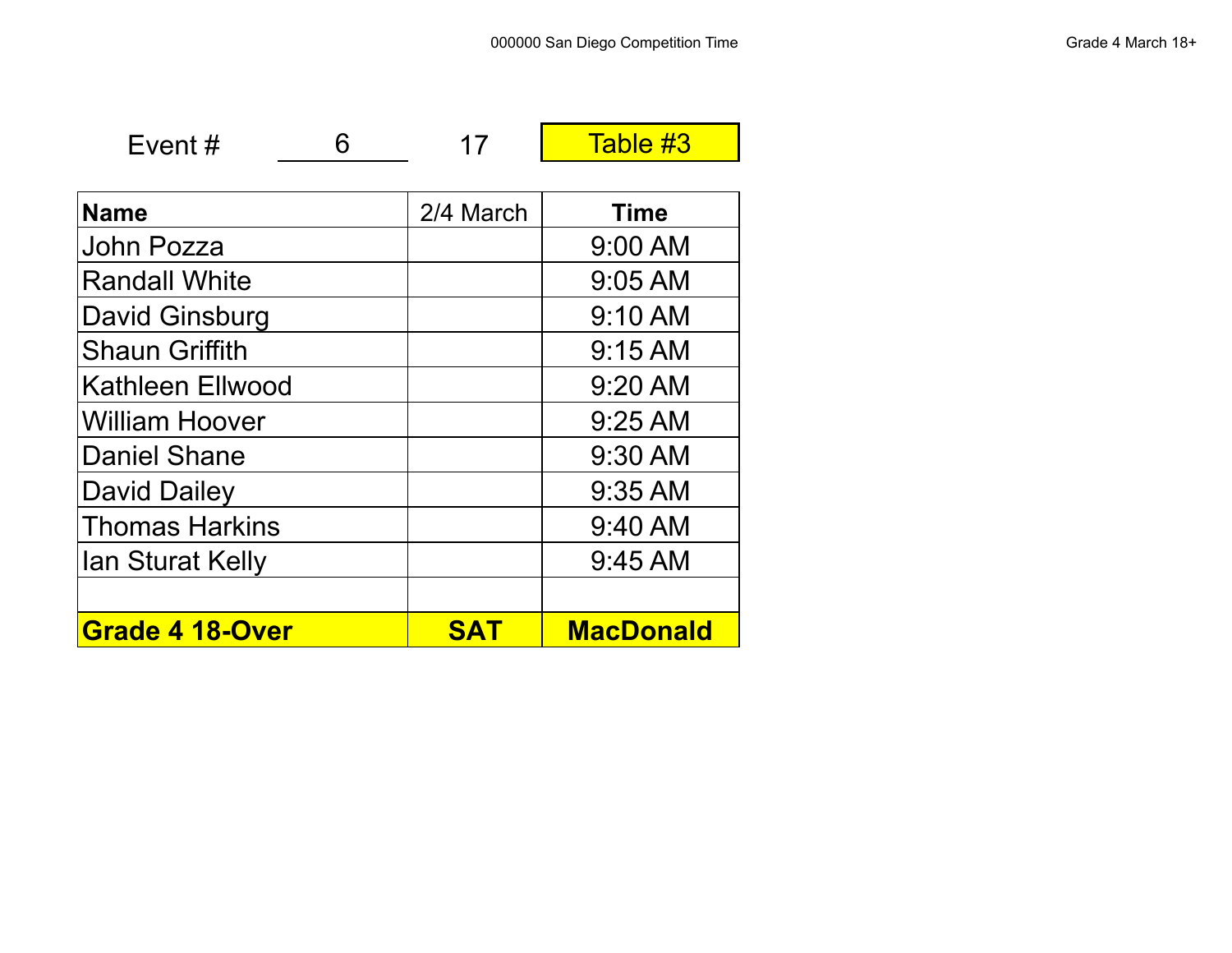П

| Event#                  |            | Table #4    |
|-------------------------|------------|-------------|
| <b>Name</b>             | 6/8 March  | <b>Time</b> |
|                         |            |             |
| John Pozza              |            | 9:10 AM     |
| <b>Randall White</b>    |            | $9:15$ AM   |
| David Ginsburg          |            | 9:20 AM     |
| <b>Shaun Griffith</b>   |            | 9:25 AM     |
| <b>Kathleen Ellwood</b> |            | 9:30 AM     |
| William Hoover          |            | $9:35$ AM   |
| <b>Daniel Shane</b>     |            | 9:40 AM     |
| <b>David Dailey</b>     |            | $9:45$ AM   |
| <b>Thomas Harkins</b>   |            | 9:50 AM     |
| <b>Ian Sturat Kelly</b> |            | $9:55$ AM   |
|                         |            |             |
| <b>Grade 4 18- Over</b> | <b>SAT</b> | <b>Shaw</b> |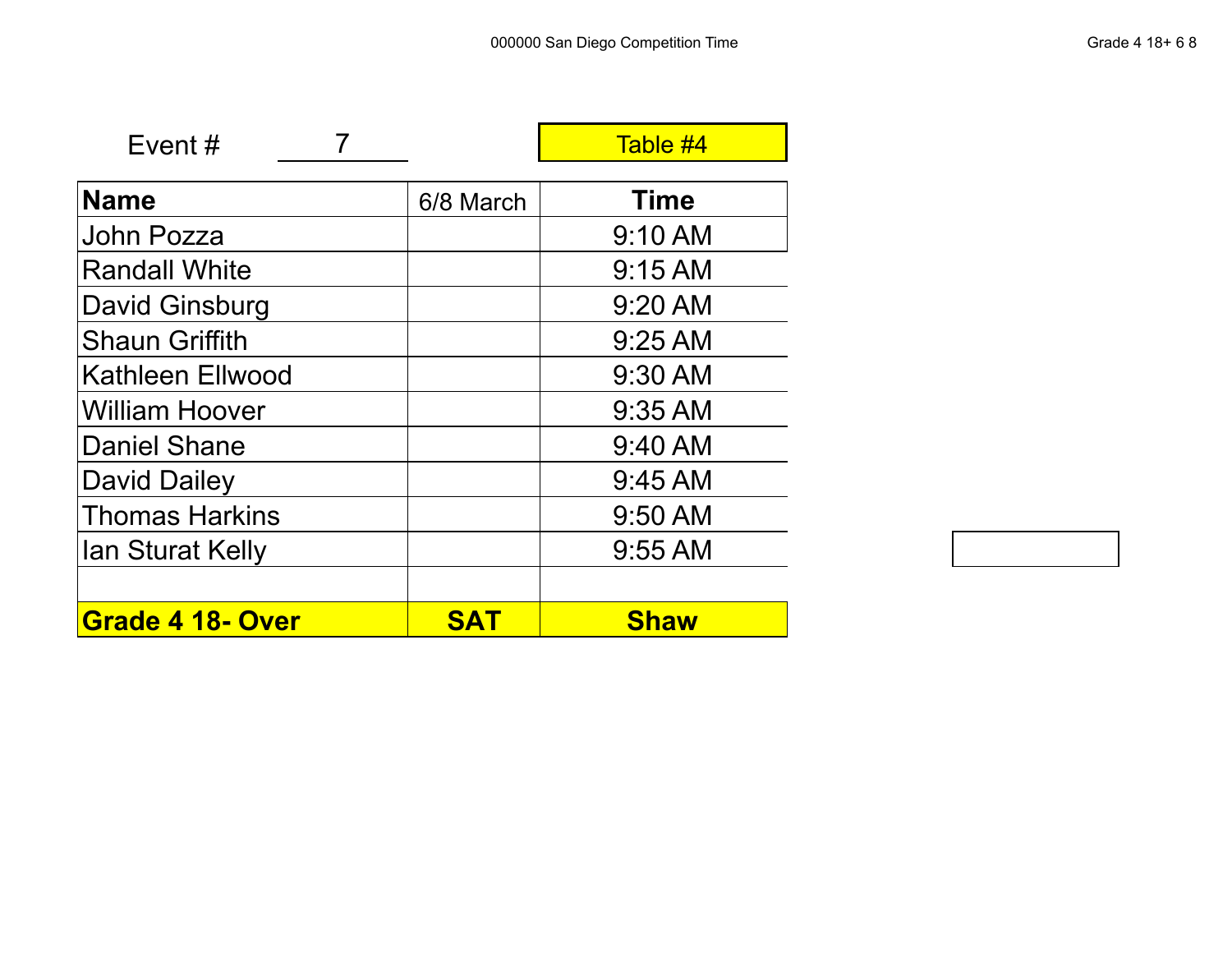$\blacksquare$ 

| Event $#$                   | 19         | Table #         |  |
|-----------------------------|------------|-----------------|--|
| <b>NAME</b>                 | 2/4 March  |                 |  |
| Salmun Mousavi              |            | 10:00 AM        |  |
| Max Busboom                 |            | 10:05 AM        |  |
| Karen McIlvena              |            | 10:10 AM        |  |
| Joeseph Gallagher           |            | 10:15 AM        |  |
| <b>Noah Matthew Mittwer</b> |            | 10:20 AM        |  |
| <b>Karl Morton</b>          |            | 10:25 AM        |  |
| <b>Matthew Dickie</b>       |            | 10:30 AM        |  |
| <b>Johh Tompkins</b>        |            | 10:35 AM        |  |
| <b>Kurt Hoeger</b>          |            | 10:40 AM        |  |
|                             |            |                 |  |
| <b>Grade 3</b>              | <b>SAT</b> | <b>Carlisle</b> |  |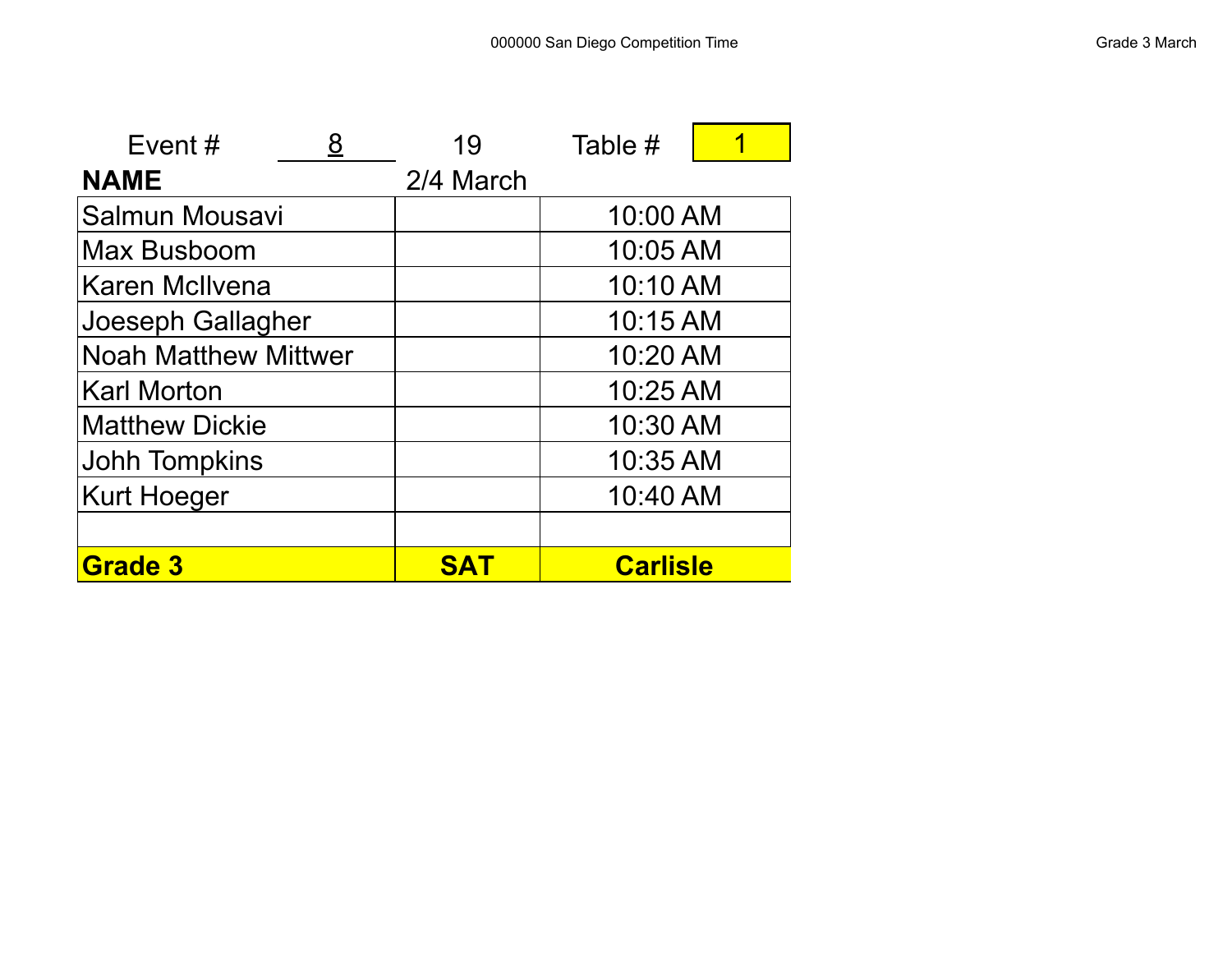| Event $#$<br>9              |            | Table #          | $\overline{2}$ |  |
|-----------------------------|------------|------------------|----------------|--|
| <b>NAME</b>                 | S/R        |                  |                |  |
| Salmun Mousavi              |            | 10:10 AM         |                |  |
| Max Busboom                 |            | 10:15 AM         |                |  |
| <b>Karen McIlvena</b>       |            | 10:20 AM         |                |  |
| Joeseph Gallagher           |            | 10:25 AM         |                |  |
| <b>Noah Matthew Mittwer</b> |            | 10:30 AM         |                |  |
| <b>Karl Morton</b>          |            | 10:35 AM         |                |  |
| <b>Matthew Dickie</b>       |            | 10:40 AM         |                |  |
| <b>Johh Tompkins</b>        |            | 10:45 AM         |                |  |
| <b>Kurt Hoeger</b>          | 10:50 AM   |                  |                |  |
|                             |            |                  |                |  |
| <b>Grade 3</b>              | <b>SAT</b> | <b>Hitchings</b> |                |  |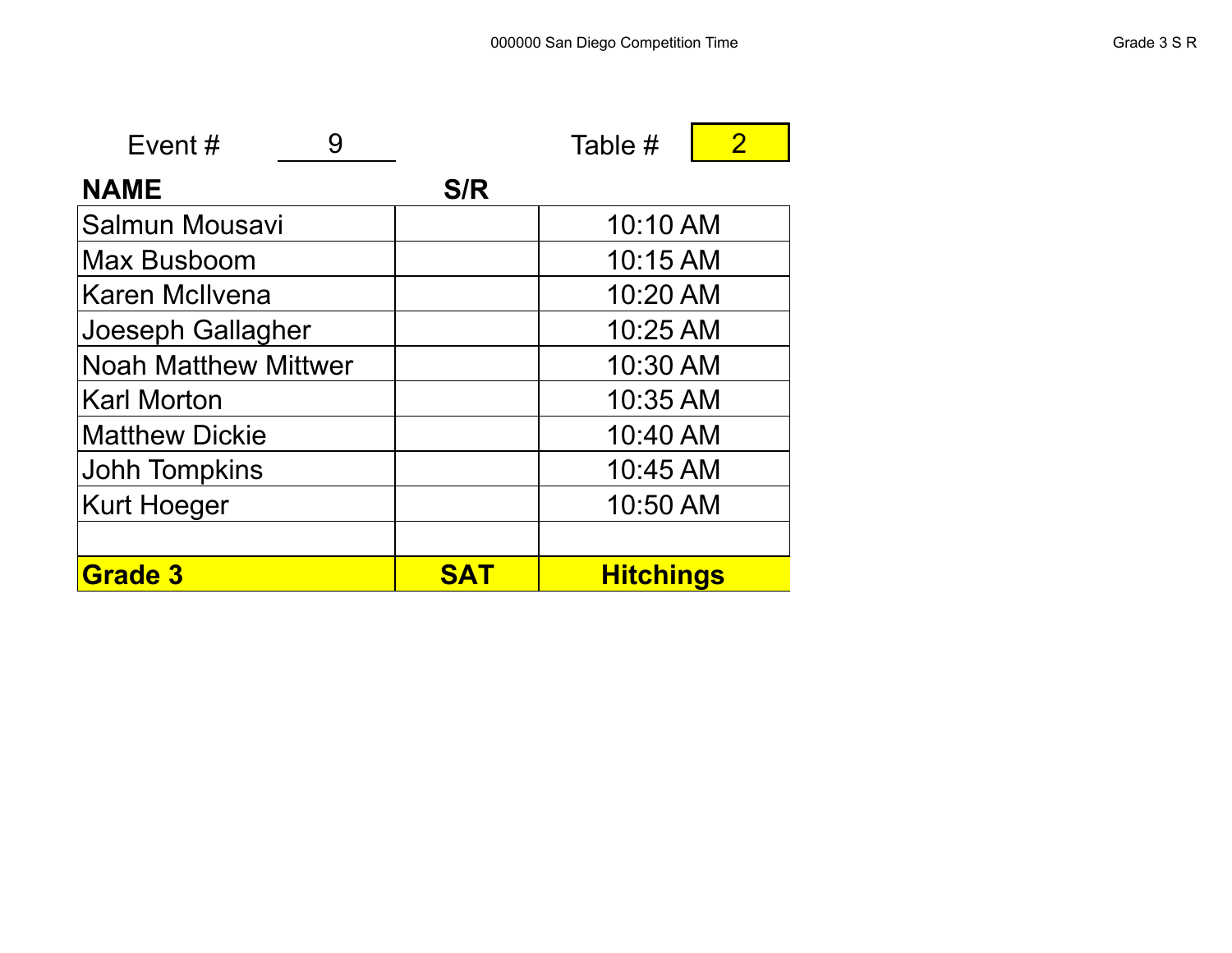| Event # $18$             | 10         | Table #         |  |
|--------------------------|------------|-----------------|--|
| <b>Name</b>              | <b>MSR</b> | <b>Time</b>     |  |
| <b>Chistopher Boyles</b> |            | 10:40 AM        |  |
| <b>Sean Keating</b>      |            | 10:50 AM        |  |
| Kyle Radwanski           |            | 11:00 AM        |  |
|                          |            |                 |  |
| <b>Grade 2</b>           | <b>SUN</b> | <b>Carlisle</b> |  |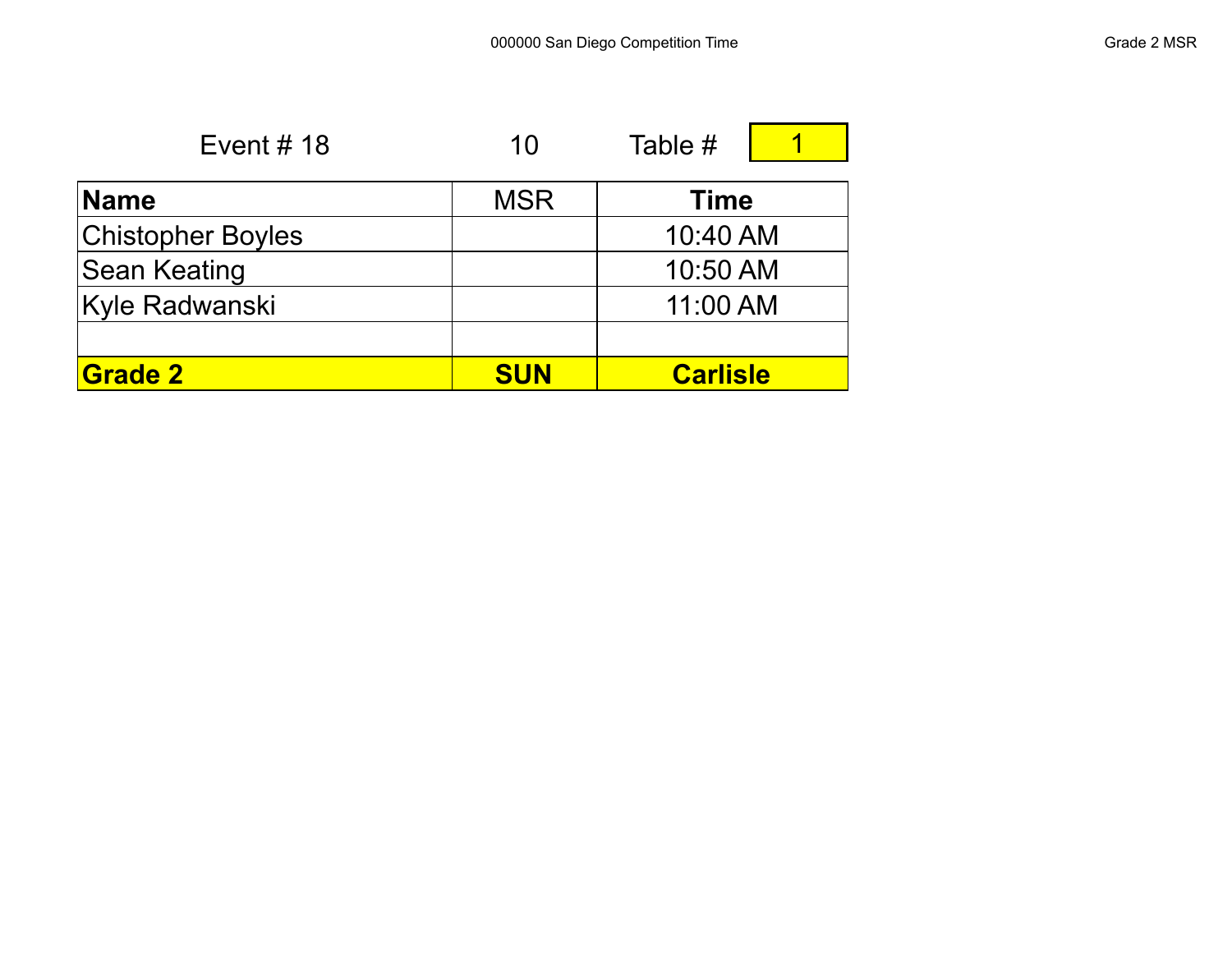Е

5

| Event $# 19$              | Table #    |                  |  |
|---------------------------|------------|------------------|--|
| <b>Name</b>               | H/J        | <b>Time</b>      |  |
| <b>Christopher Boyles</b> |            | 10:50 AM         |  |
| Sean Keating              |            | 11:00 AM         |  |
| Kyle Radwanski            |            | 11:10 AM         |  |
|                           |            |                  |  |
| <b>Grade 2</b>            | <b>SUN</b> | <b>Hitchings</b> |  |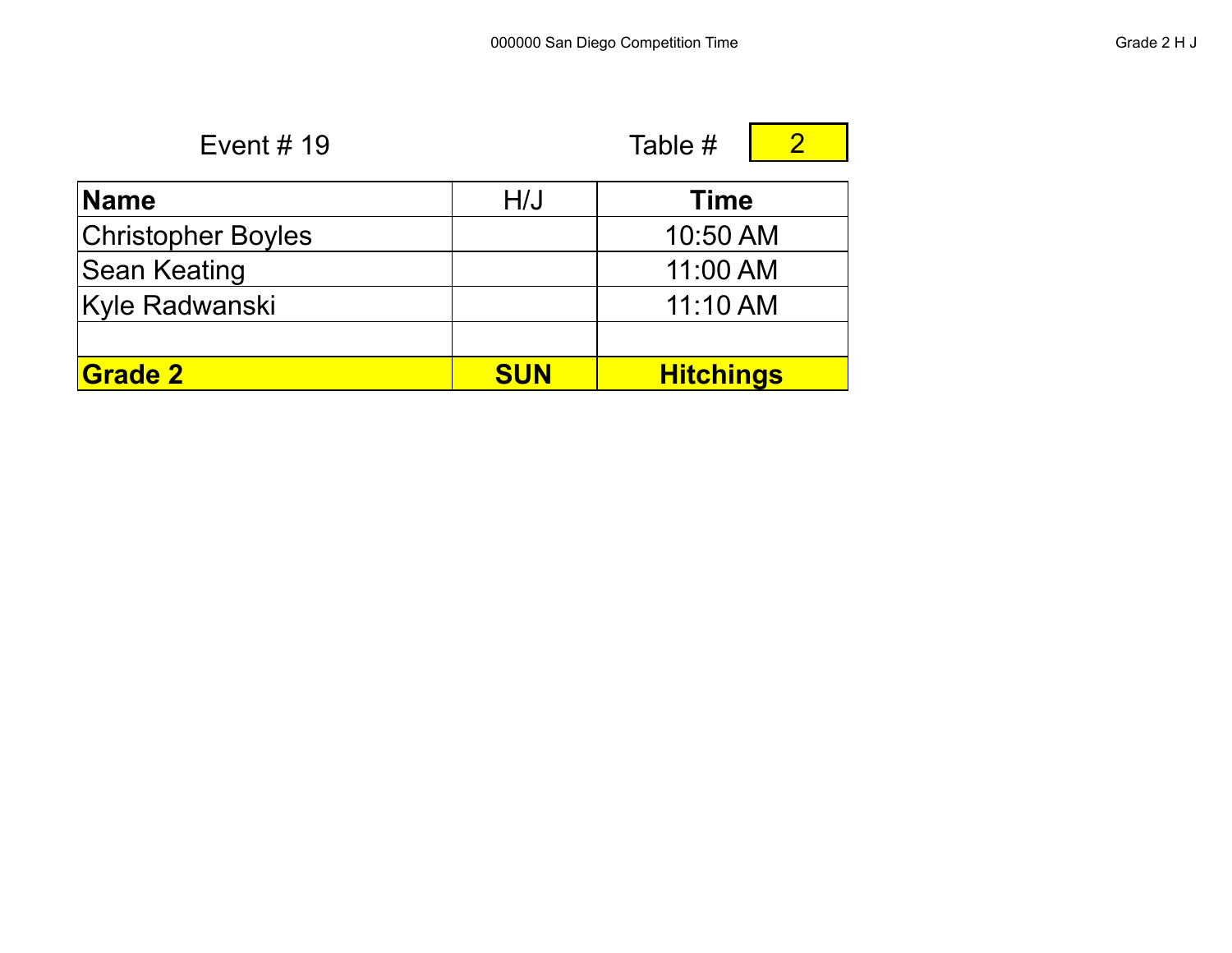$\blacksquare$ 

| Event $#29$           | 8          | Table #         |  |
|-----------------------|------------|-----------------|--|
| <b>Name</b>           | <b>MSR</b> | <b>Time</b>     |  |
| Seamus Coyne          |            | 11:20 AM        |  |
| Austin Diepenhorst    |            | 11:30 AM        |  |
| <b>Charlie Morris</b> |            | 11:40 AM        |  |
|                       |            |                 |  |
| <b>Pro Piping</b>     | <b>SUN</b> | <b>Carlisle</b> |  |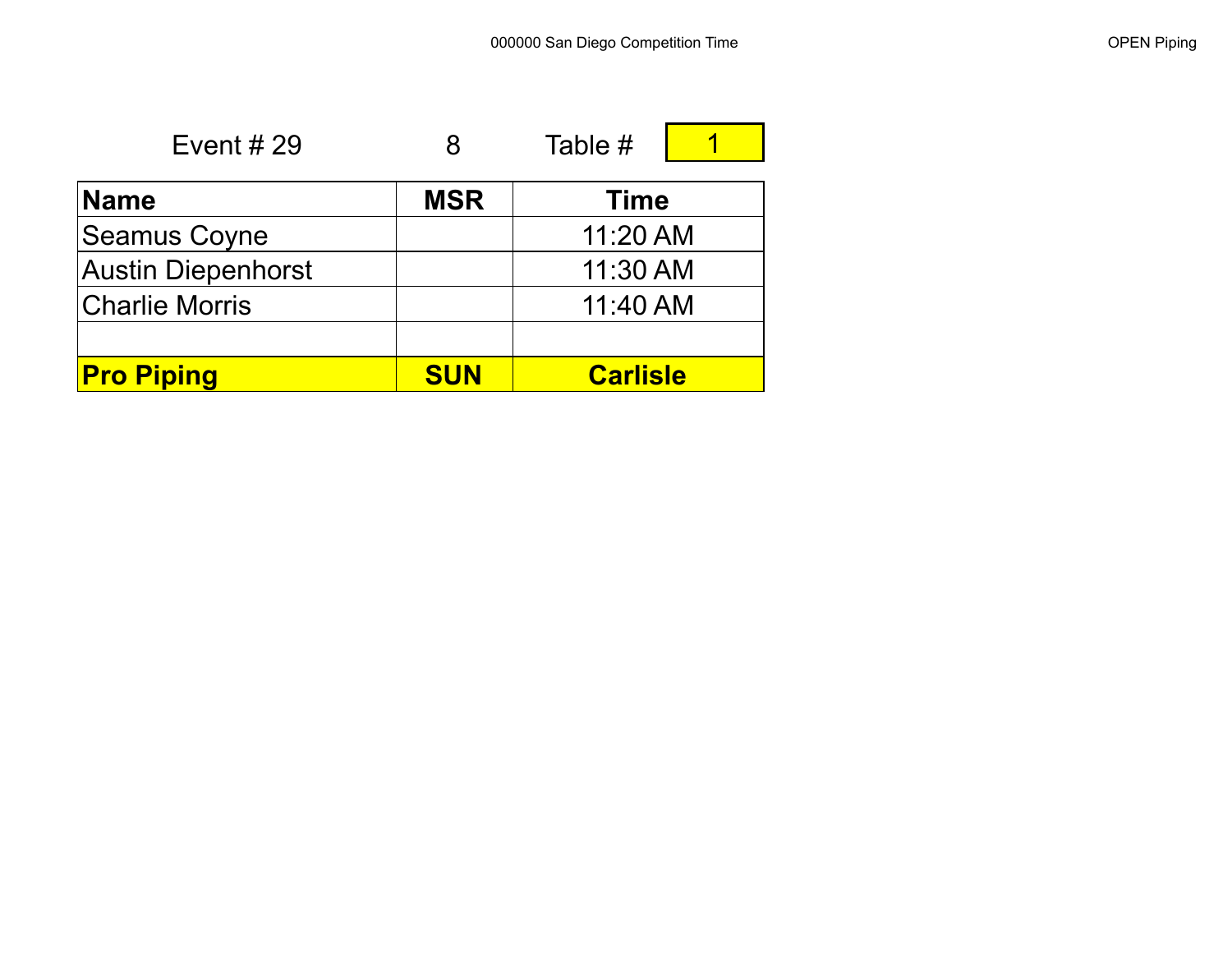| Event $#30$                        |     | Table #     |  |  |
|------------------------------------|-----|-------------|--|--|
|                                    |     |             |  |  |
| <b>Name</b>                        | H/J | <b>Time</b> |  |  |
| Seamus Coyne                       |     | $11:30$ AM  |  |  |
| Austin Diepenhorst                 |     | 11:40 AM    |  |  |
| $\sim$ $\sim$ $\sim$ $\sim$ $\sim$ |     |             |  |  |

| <b>Pro Piping</b>     | <b>SUN</b> | <b>Hitchings</b> |
|-----------------------|------------|------------------|
|                       |            |                  |
| <b>Charlie Morris</b> |            | 11:50 AM         |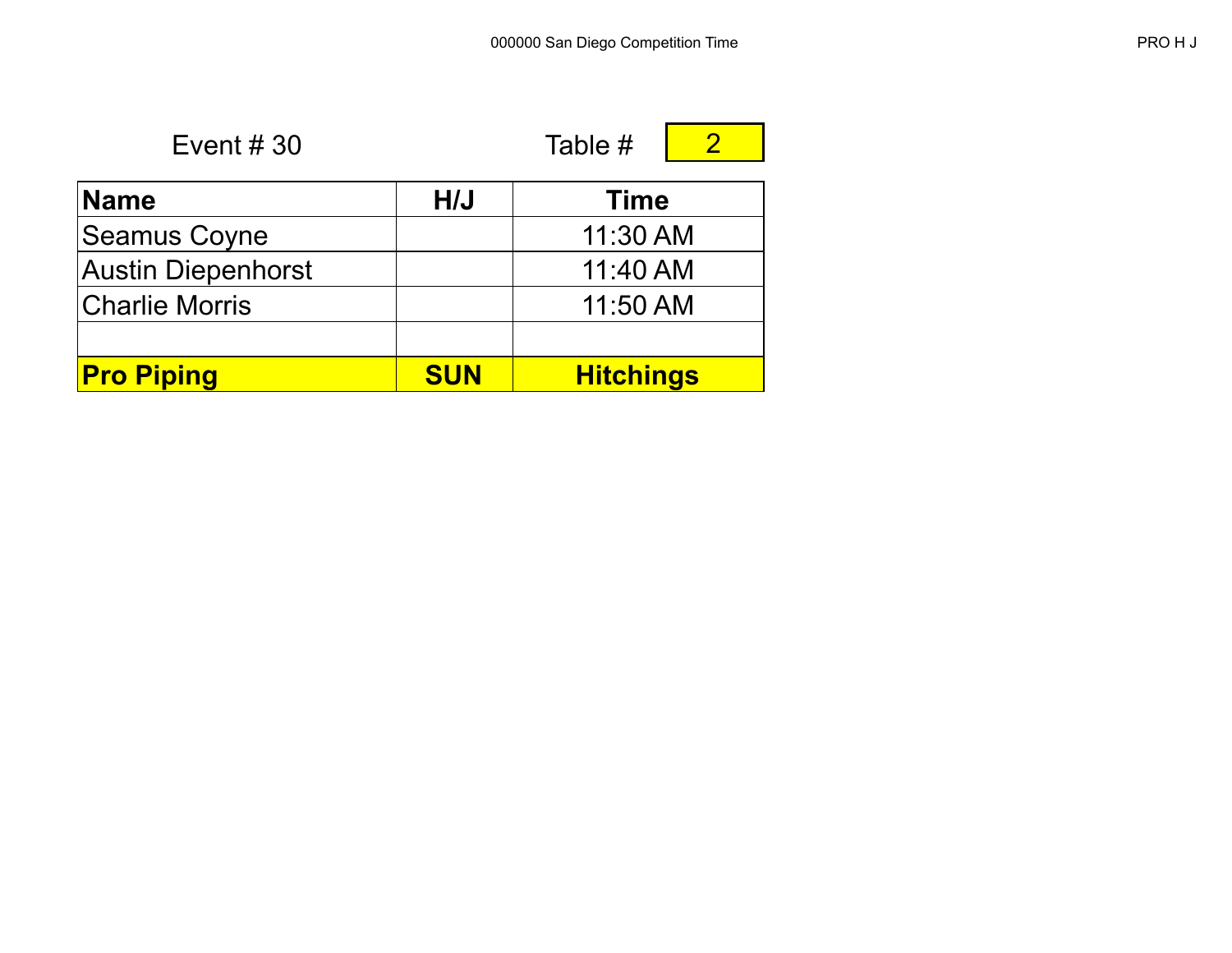| Event # $11$         |              | Table #       |  |
|----------------------|--------------|---------------|--|
| <b>Name</b>          | <b>March</b> | <b>Time</b>   |  |
| <b>Sean Dixon</b>    |              | $11:10$ AM    |  |
|                      |              |               |  |
| <b>Grade 3 Snare</b> | <b>SAT</b>   | <b>Postma</b> |  |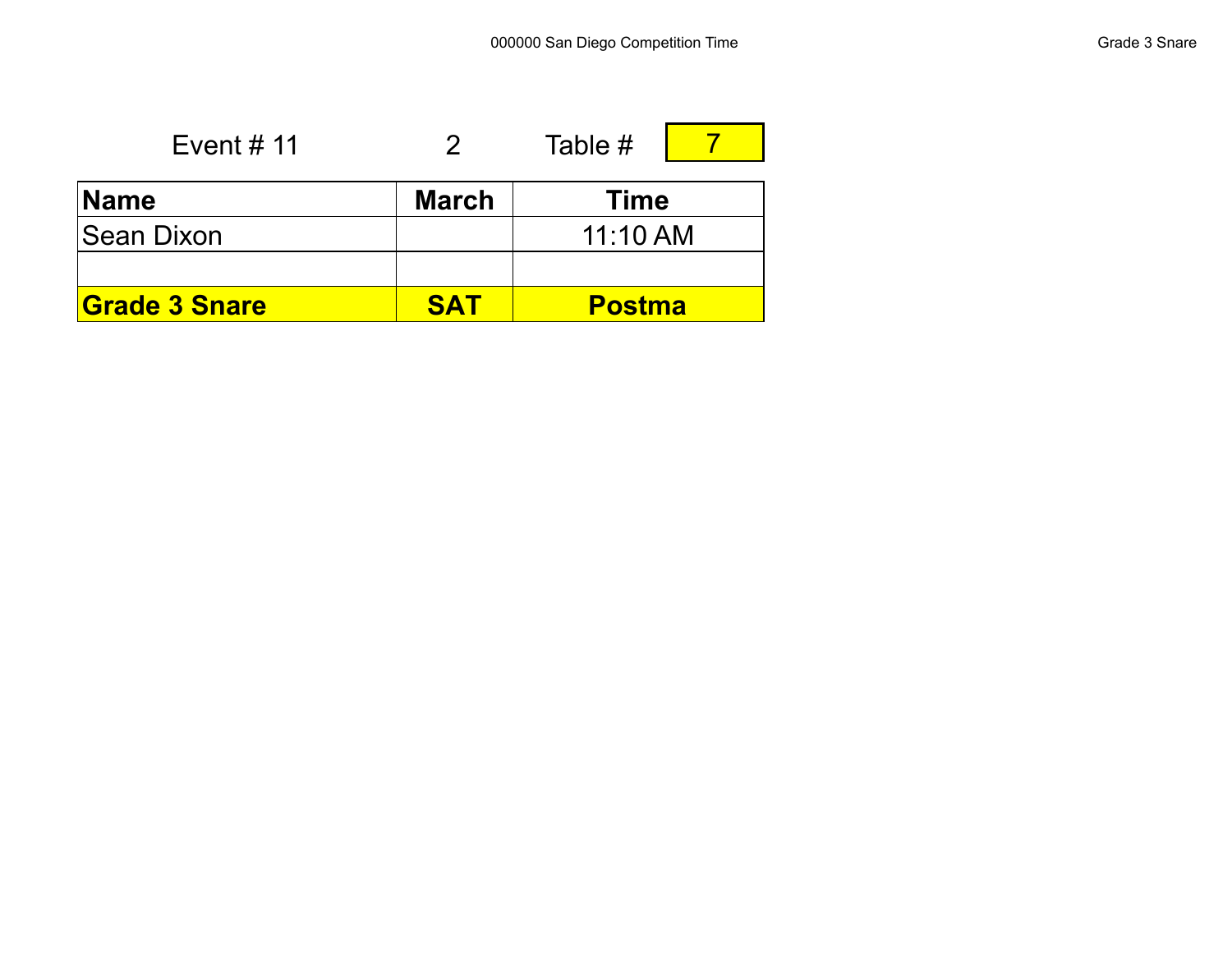| Event # $17$             |            | Table #     |  |
|--------------------------|------------|-------------|--|
| <b>Name</b>              | <b>MSR</b> | <b>Time</b> |  |
| <b>Billy Lang</b>        |            | 11:30 AM    |  |
|                          |            |             |  |
| <b>Bass Intermediate</b> | SAT        |             |  |